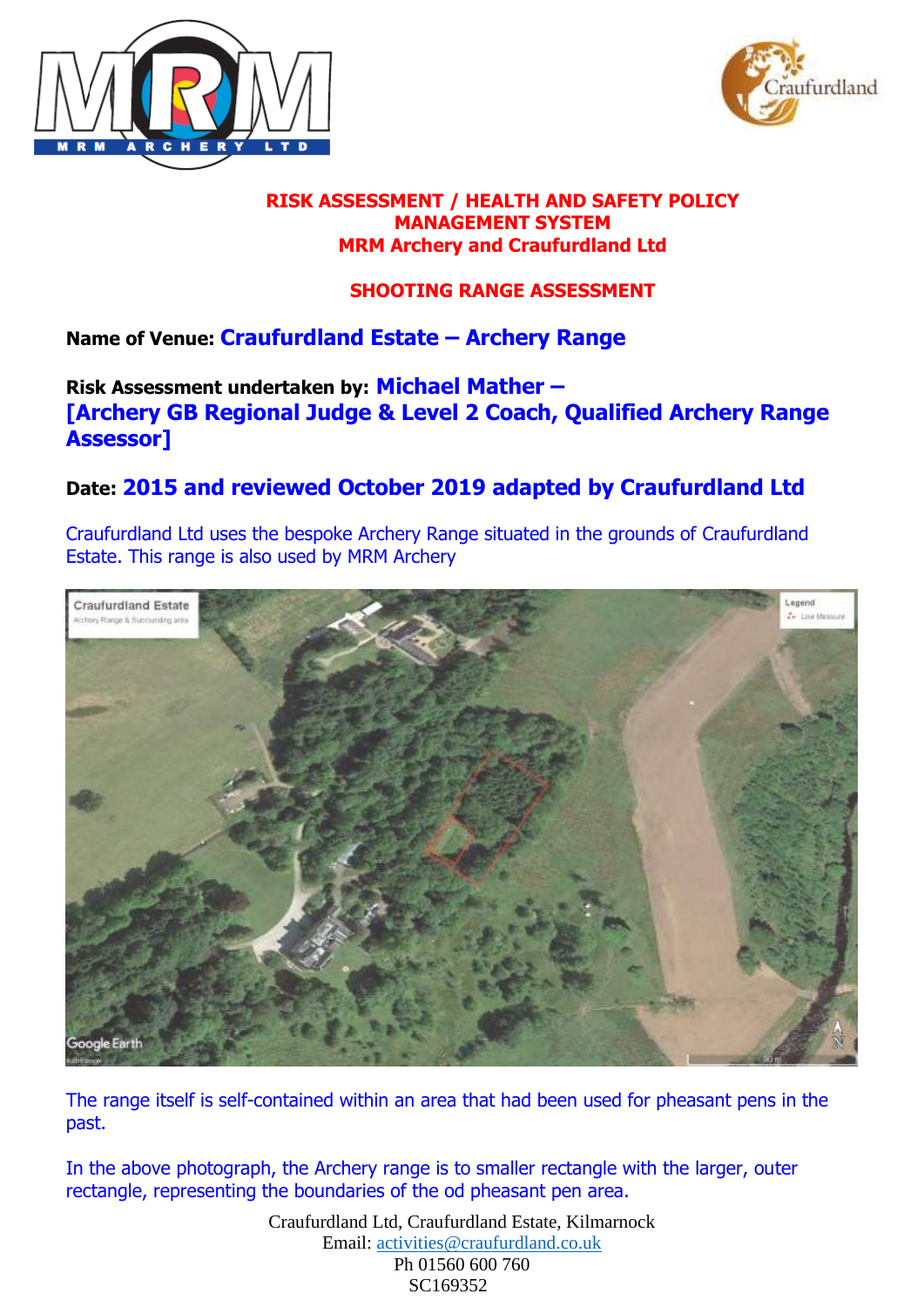a) Boundaries  $\sim$  ensure that the boundaries of the archery venue are clearly visible and of a distance sufficient to allow safe participation in archery activities. We will ensure it is not possible for the public to pass behind the targets into a danger area or indeed walk across the shooting area. Both sides of the ranges will be adequately roped off and sign posted.



The venue for archery activities is on a mown area within what was a larger area holding Pheasant Pens which is no longer used for this purpose.

The dimensions of the mown area are approximately 30 metres from the Shooting Line to the edges of the forested area as identified in the above photograph. The mown area extends to approximately 18 metres from left to right.

The wider Pheasant Pen area extends to an area measuring approximately 95 metres by 35 metres. The whole venue is fenced in with a mesh wire fence extending to a height no less than 2 metres. The only access point is to the rear of the archery range and this is also used to egress the site.

The wooded are beyond the archery target area is not accessible to the public and is still enclosed within the wire mesh fence. There is a small gap in the fence to the South East side of the venue but as this leads into a field with livestock we do not see this as a key risk issue.

b) Direction of shooting  $\sim$  ensure that shooting will take place in a direction that is away from any potential spectators or other activities that may be taking place on adjacent venues. Ensure that participants are not shooting uphill or facing into the sun.

The archery activity sessions take place shooting towards the North East of the venue. The Archer range is almost felly surrounded by tall trees. This means that there are no risks of participants shooting towards the sun. There are no other activity areas adjacent to the Archery Range or the Pheasant Pen area.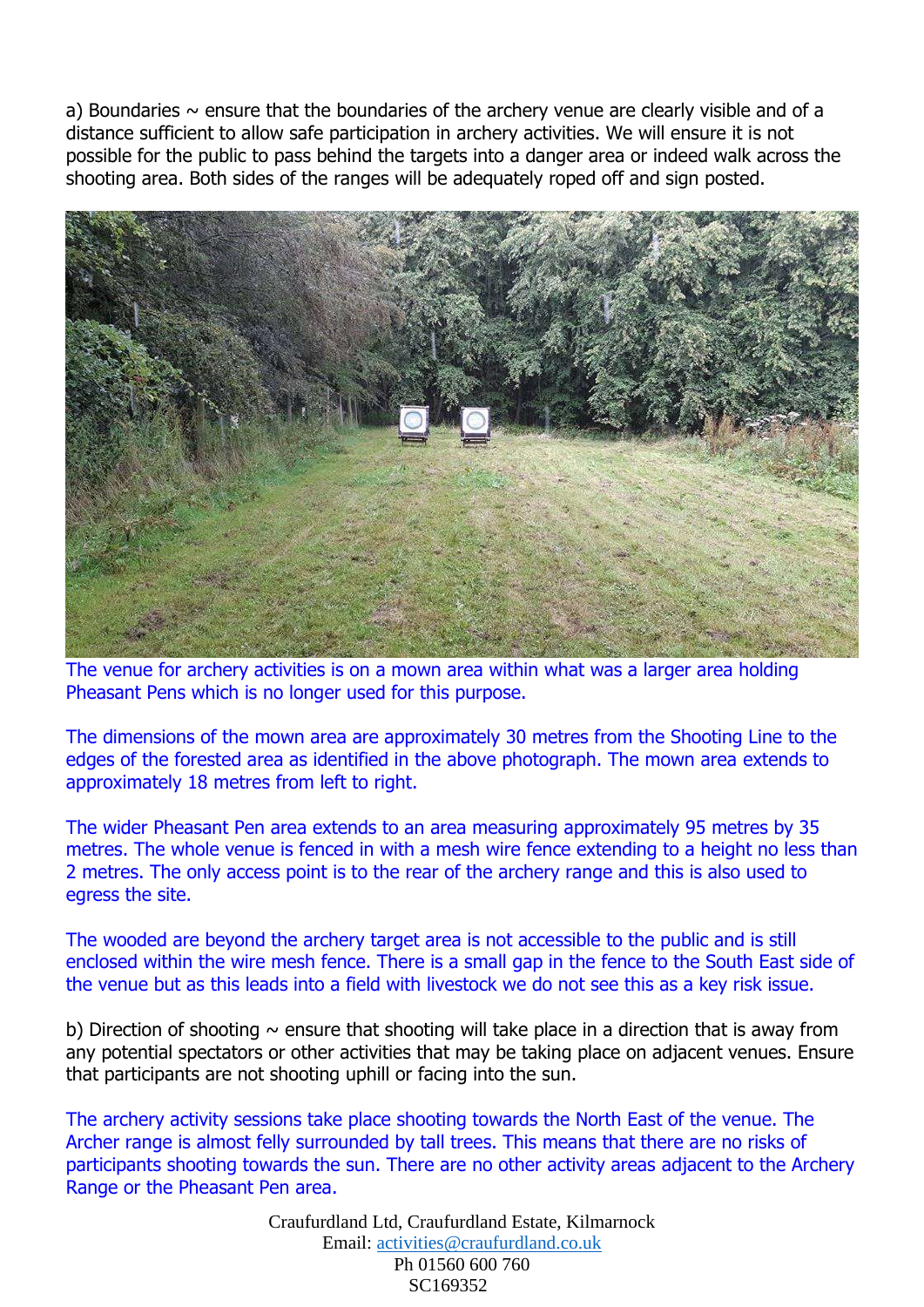c) Position of shooting line  $\sim$  ensure that there is sufficient room behind the proposed shooting line to allow participants to wait within a safe environment. A 'waiting line' will be positioned appropriately behind the shooting line. All participants to remain behind this line until their turn to shoot, when a clear signal will be provided to proceed.

Craufurdland Ltd or MRM Archery provides a waiting line behind the line where participants will shoot their arrows. Craufurdland Ltd or MRM Archery ensures that participants are kept behind this waiting line until they are called forward to undertake their archery activity. At all times once they have moved forward of the waiting line, they are under the direct control of one of the Craufurdland Ltd or MRM Archery staff – who are responsible for ensuring that they have been issued with the appropriate safety equipment and provided with adequate instruction and guidance to enable them to participate safely in the archery activity.

Clear audible and visual signals are provided to all participants to advise them when it is safe for them to shoot their arrows. Once each participant has shot his/her arrows they are requested to retire behind the waiting line. Once all arrows are shot, Craufurdland Ltd or MRM Archery staff provide clear instructions to the participants on how to safely retrieve and carry the arrows.



d) Length and width of field

The length of the field is sufficient for us to have a shooting distance of 10 metres  $-$  20 metres. We have a 'shooting line' set no less than10 metres from the targets and this is the line from which all arrows are shot. This Shooting Line consists of a log placed on the ground and covered in chicken wire to minimise any risk of participants standing on this and slipping and falling if the log is wet. In addition to this we have an additional area to the rear of the shooting line, with a waiting line appropriately placed behind the shooting line. Participants are brought from the waiting line to the shooting line by the Craufurdland Ltd or MRM Archery staff to shoot their arrows.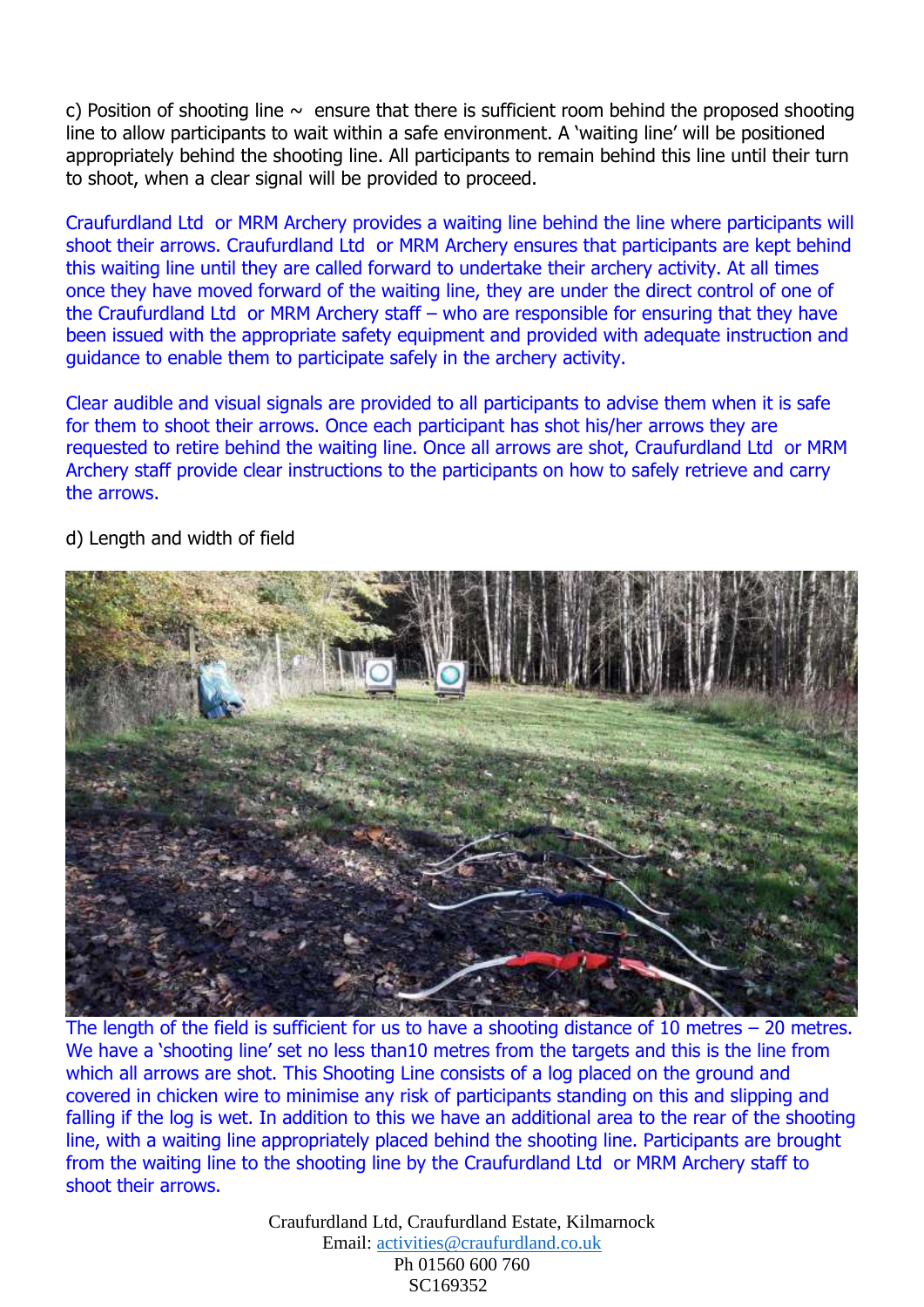Once arrows have been shot the participants are asked to return behind the waiting line and will then leave the venue through the egress point.

The targets themselves are placed securely on 'H-Frame' stands that are securely attached to the ground. The centre of the targets are no more than 1 metre above ground level

Safety be further enhanced by the fact that the bows being used for archery activity sessions will not exceed a maximum of 20lbs draw weight.

e) An accident book will be available at the event. Any incident, however slight and whether or not it may result in an insurance claim will be recorded. The information recorded should include names and addresses of all persons involved and any witnesses. A copy of this information will be sent to our insurance brokers within 7 days of the incident.

Craufurdland Ltd or MRM Archery will, in line with our own internal policies, ensure that an Accident Book is always on site, and any incidents will be accurately recorded.

#### f) Instructing / shooting  $\sim$

One of the Craufurdland Ltd or MRM Archery staff will be in overall control. Craufurdland Ltd or MRM Archery will maintain full control of participants while archery activities are underway under the auspices of Craufurdland Ltd or MRM Archery. Craufurdland Ltd or MRM Archery will control and maintain an appropriate instructor/participant ratio, and this will be aided by the safety precautions noted in (c) above.

g) We will always check that the area is clear before and during shooting. A clear signal will be given to indicate it is safe to shoot immediately prior to arrows being shot. A second signal will also be given to indicate that shooting should be brought to a halt either for the collection of arrows or for safety reasons.

Appropriate audio (whistle) /visual signals will be employed to ensure safe archery activity at all time.

1) Indicate what the land that borders grounds is used for, including positions of roads and buildings

The site is bounded on on all sides by wire mesh fencing extending to a height of no less than 2 metres. There are no building on external and adjacent to the site. MRM Archery have an 8' x 6' metal storage hut placed approximately 2.5 metres to the rear of the shooting line.

2) Compass points ie. North, South, East & West

As per the photograph of the site as contained on page 1 of this Risk Assessment

3). Do any footpaths or public rights of way cross the ground? No

If Yes, give details and indicate positions on diagram.

4). Do any overhead power lines or cables cross the ground? No